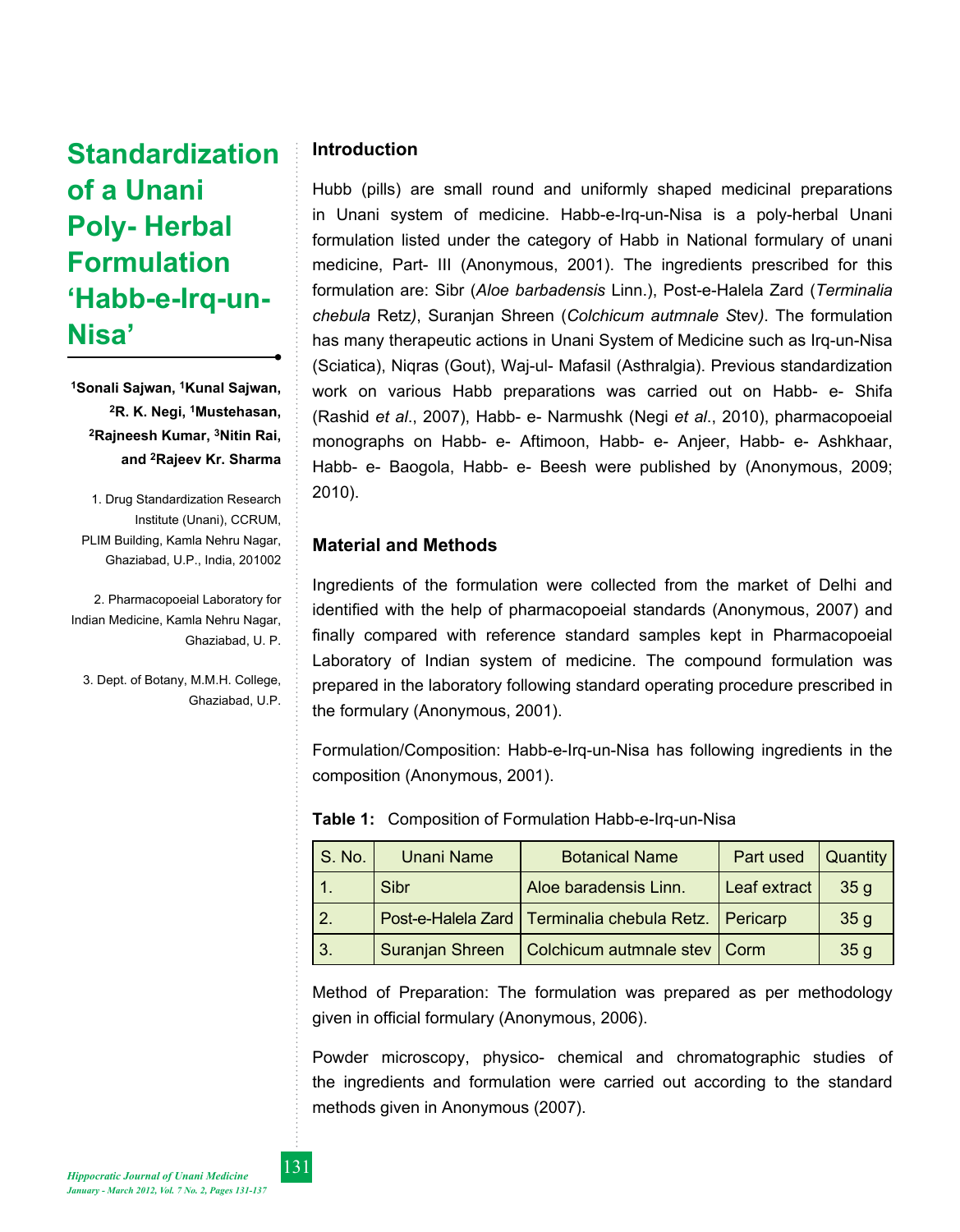# **Observations**

A. Pharmacognostical Studies

*a. Ingredients*

(i) Suranjan Shirin (*Colchicum autmnale* Stev) Part used- Corm

Macroscopy: Form-conical rounded on one side flattened on the other with a groove in the middle running throughout the length of corm; colour –yellowish white; Surface- Smooth; fracture- short, odourless and bitter taste (Fig. 1B).

Powder Microscopy: Starch grains simple and compound type, compound grains-usually have three rarely have four components, which were separated are curved on one side and angular on the others. They have a conspicuous stellate hilum, the simple grains are rounded; fragments of epidermis with thin, reddish brown walls; tracheae few with spiral or scleriform markings.

(ii) Sibr (*Aloe barbadensis* Linn): Part used- Leaf extract.

Macroscopy: Irregular masses, black brown colour surface dull, opaque, fracture irregular, characteristic odour, taste bitter and unpleasant (Fig- 1A).

Powder Microscopy: (Mounted in lactophenol) Powder coarse, dark brown with characteristic odour and bitter taste. It shows transparent shinning irregular crystalline bodies.

(iii) Post- e- Halela (*Terminalia chebula* Retz)**:** Part used- Pericarp.

Macroscopy: Broken pieces of yellowish brown fruit, glabrous, wrinkled, fracture brittle with agreeable odour and astringent taste (Fig. 1C).

Powder Microscopy: Groups of sclerieds lignified, pitted; Fibers in groups, thick walled lignified; pitted trechieds; Rossette of crystals.

*b. Macroscopic/Organoleptic characteristics of formulation:*

Small coffee brown colour,solid round pills having sweet but slightly bitter taste with aromatic smell.

*c. Microscopic examination of compound Formulation*

Microscopic examination of the powdered drug shows fragments of transparent, shining, irregular crystalline bodies of (Sibr) (Fig.2A).

Powdered drug shows starch grains which are simple, oval to round with stellate hilum of (Suranjan) (Fig. 2C).

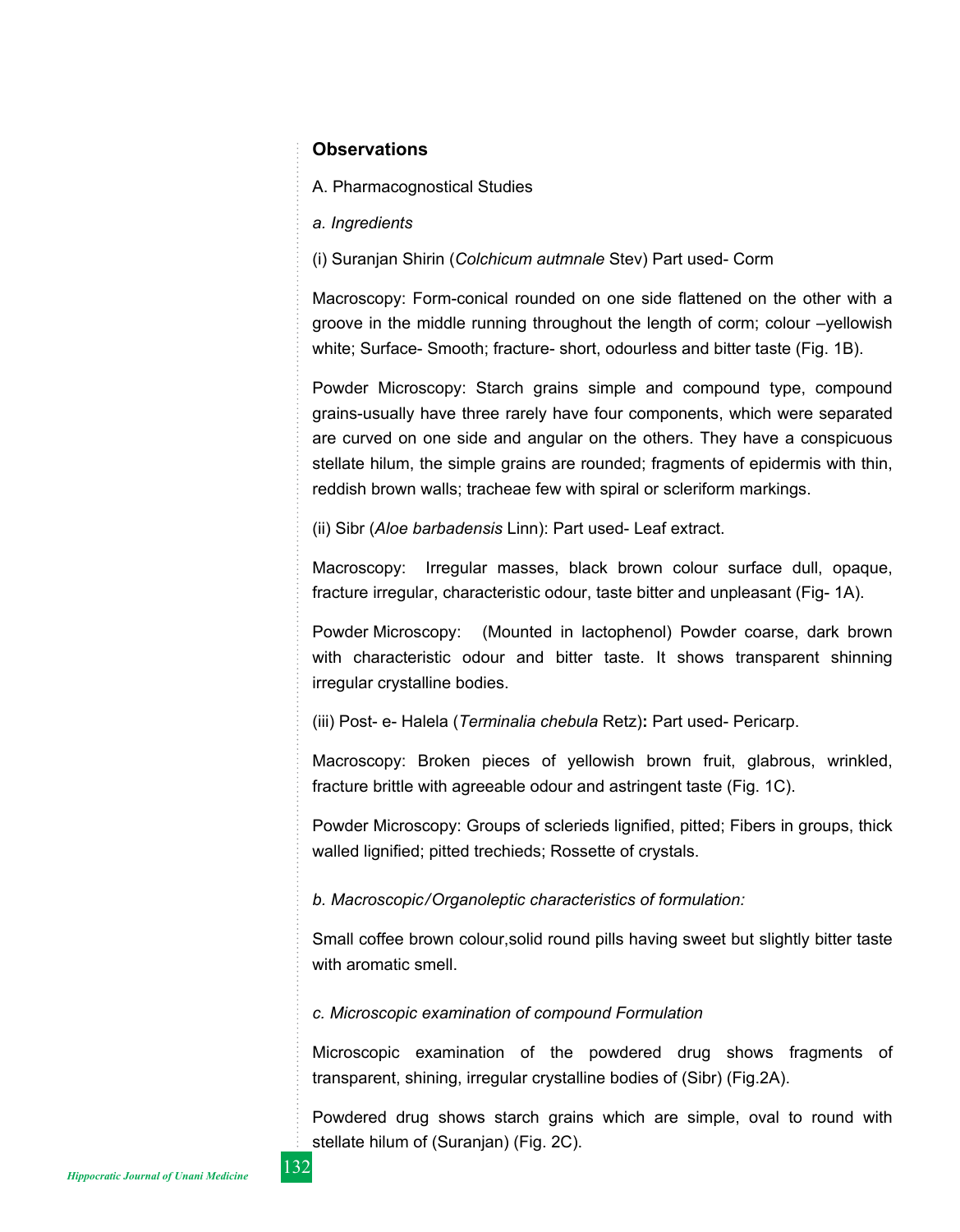Some elongated fibres thick walled, lignified with distinct simple pits of (Halela zard) (Fig. 2B).

B. Physico-Chemical Analysis

1. Physico- chemical analysis of compound formulation:

#### **Table-2**

| <b>Chemical Parameters</b>     | Value |
|--------------------------------|-------|
| Alcohol soluble matter, %, w/w | 9.30  |
| Water soluble matter, %, w/w   | 30.20 |
| pH value, 1% solution          | 4.99  |
| pH value, 10% solution         | 4.67  |
| Loss on drying, %, w/w         | 8.56  |

## C. Thin Layer Chromatography

Five g powdered drug was extracted in 60 ml of absolute alcohol under reflux on water bath for 10 min. Filtered and concentrated the filtrate up to 4 ml. The extract obtained was applied on a pre-coated silica gel plate and developed in Ethyl acetate: Methanol: Water (100: 13.5: 10) system in developing chamber. The plate was dried and sprayed with Anisaldehyde- Sulphuric acid reagent and again the plate was dried and kept in an oven for heating at  $105^\circ$  c for 10 minutes, Fig-3R<sub>f</sub> values of the observed spots are tabulated in:

| Ingredients / Formulation | <b>Rf VALUE</b>              |
|---------------------------|------------------------------|
| Suranjan                  | 0.13, 0.24, 0.51, 0.62       |
| Sibr                      | 0.15, 0.43, 0.51, 0.72       |
| Post-e-Halela             | 0.10, 0.39, 0.64, 0.72       |
| Habe-e-Irqunisha          | 0.13, 0.37, 0.51, 0.64, 0.72 |

## **Conclusion**

Authentification of ingredients by Macroscopy, Microscopy (Fig. 1, 2), along with physico- chemical parameter (Table 2) followed by HPTLC Profile (Fig-3, Table No. 3) demonstrates the genuineness and purity of Hab- e- Irqunisha, that may helping ensuring the quality of other indigenous medicine as well.

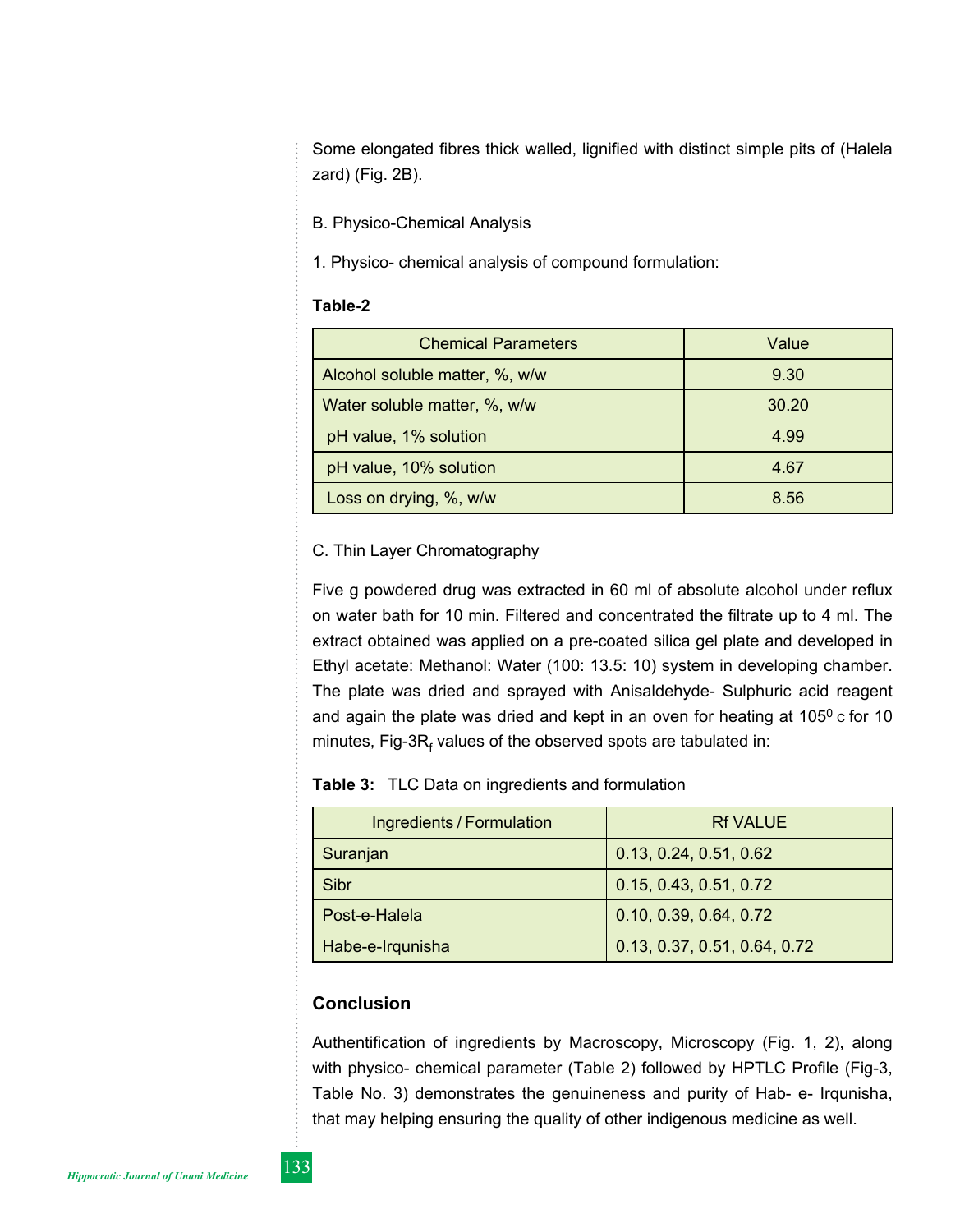

A. Sibr (Aloe barbadensis)



B. Suranjan (Colchicum luteum)



C. Post-e-Halela zard (Terminalia chebula)

Fig.1: Ingredients of Habb-e-Irqunisha

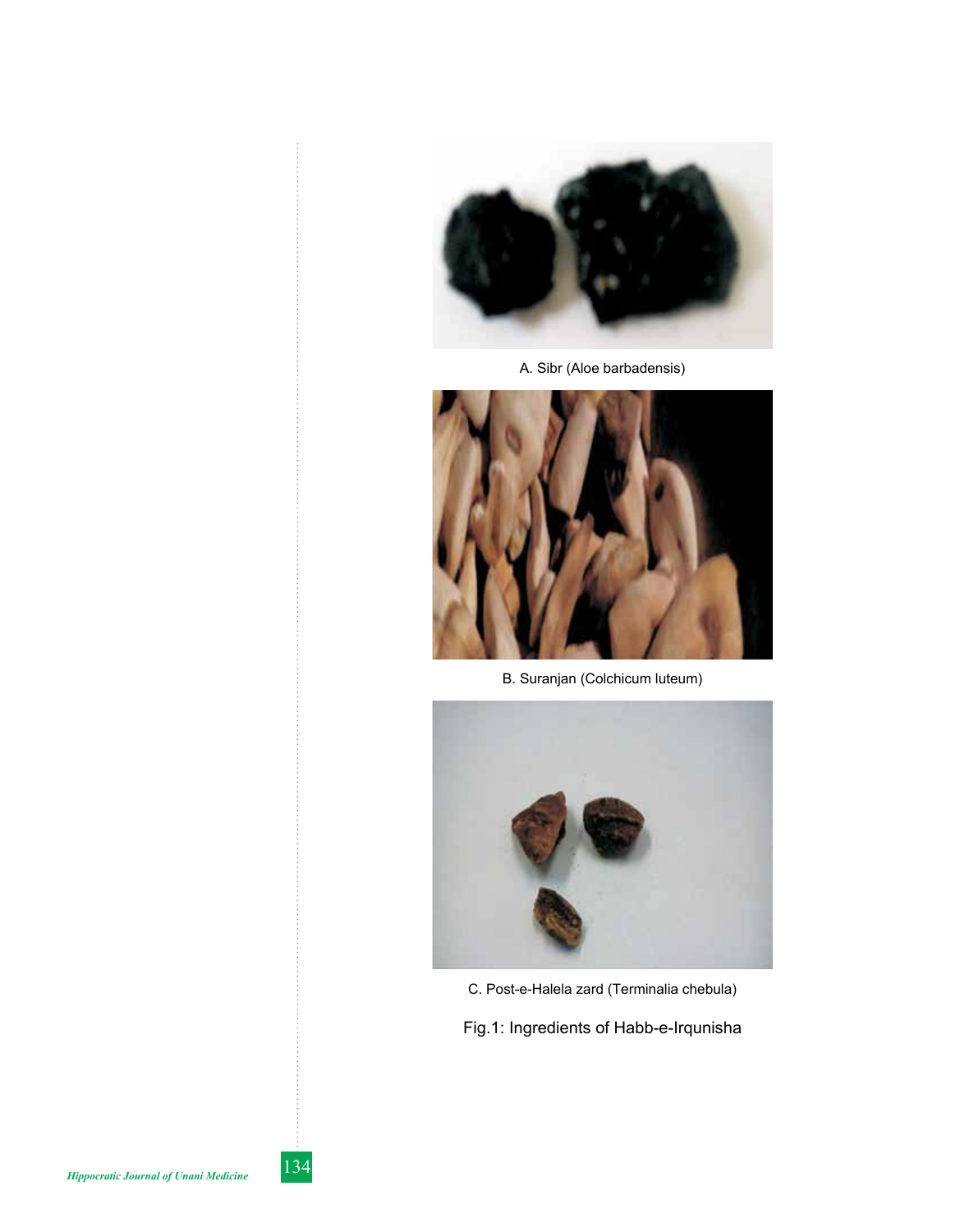

A. Habb Irquinisha shows Crystals of Sibr x40



B. Habb Irquinisha shows Fibers of Halela Zard x40



C. Habb Irquinisha shows starch grains of Suranjanx40

Fig.2 Microscopic Examination of Habb-e-Irqunisha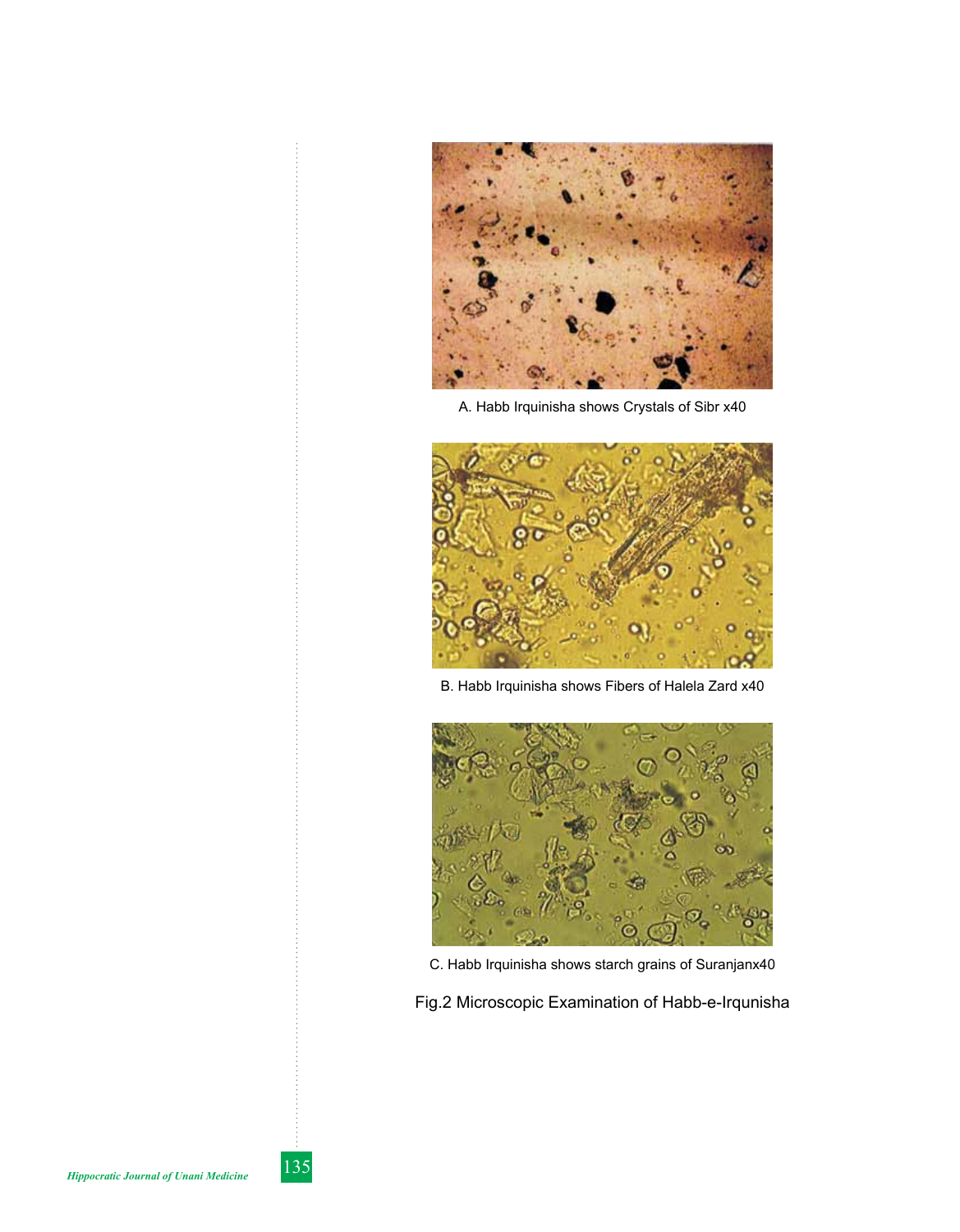

1 2 3 4 **A. U. V. 254 n.m.**



**B. U.V. 366 n.m.**



**C. After derivatization**

1-Habb-e-Irqunisha, 2-Halela Siyah, 3-Sibr, 4-Suranjan Shirin Solvent System: Ethyl acetate: Methanol: Water (100:13.5:10) Spray reagent: Anisaldehye- sulphuric acid.

Fig-3: HPTLC Profile of Habb-e-Irqunisha